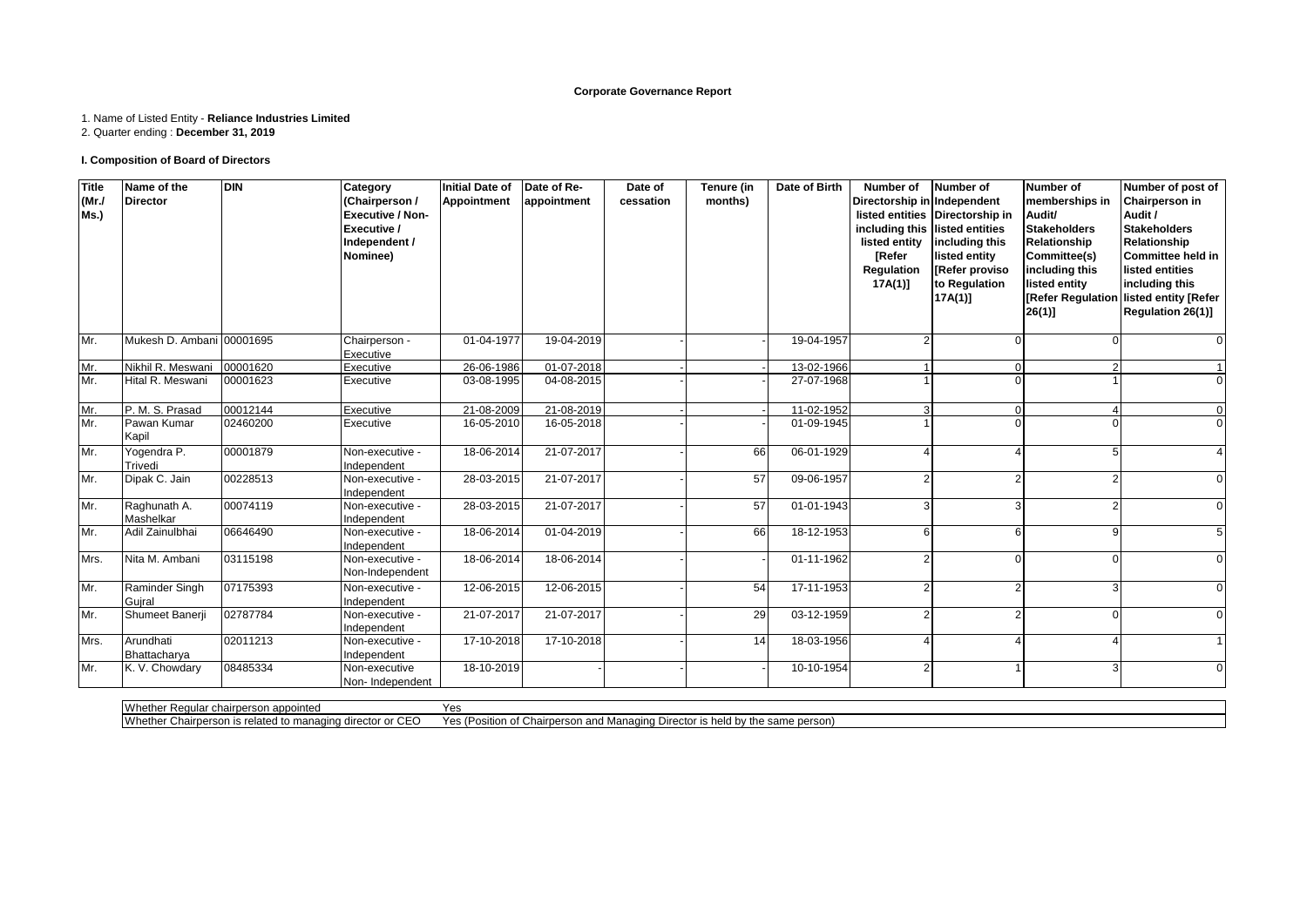## **II. Composition of Committees**

| <b>Name of Committee</b>                                            |           | Whether Regular chairperson Name of Committee members | Category (Chairperson / Executive /         | Date of     | Date of                  |  |
|---------------------------------------------------------------------|-----------|-------------------------------------------------------|---------------------------------------------|-------------|--------------------------|--|
|                                                                     | appointed |                                                       | Non-Executive / Independent /<br>Nominee)   | Appointment | <b>Cessation</b>         |  |
| 1. Audit Committee                                                  | Yes       | Mr. Yogendra P. Trivedi                               | Non-executive Independent - Chairman        | 27-04-1998  | $\overline{\phantom{a}}$ |  |
|                                                                     |           | Dr. Raghunath A. Mashelkar                            | Non-executive Independent - Member          | 21-08-2009  |                          |  |
|                                                                     |           | Mr. Adil Zainulbhai                                   | Non-executive Independent - Member          | 20-12-2013  |                          |  |
|                                                                     |           | Mr. Raminder Singh Gujral                             | Non-executive Independent - Member          | 07-07-2015  |                          |  |
|                                                                     |           | Mr. K. V. Chowdary                                    | Non-executive, Non- Independent -<br>Member | 18-10-2019  | $\overline{a}$           |  |
| 2. Human Resources. Nomination and<br><b>Remuneration Committee</b> | Yes       | Mr. Adil Zainulbhai                                   | Non-executive Independent - Chairman        | 20-12-2013  |                          |  |
|                                                                     |           | Mr. Yogendra P. Trivedi                               | Non-executive Independent - Member          | 20-12-2013  |                          |  |
|                                                                     |           | Dr. Raghunath A. Mashelkar                            | Non-executive Independent - Member          | 20-12-2013  |                          |  |
|                                                                     |           | Mr. Raminder Singh Gujral                             | Non-executive Independent - Member          | 27-09-2017  | $\mathbf{r}$             |  |
|                                                                     |           | Dr. Shumeet Banerji                                   | Non-executive Independent - Member          | 27-09-2017  | $\blacksquare$           |  |
|                                                                     |           | Mr. K. V. Chowdary                                    | Non-executive, Non- Independent -<br>Member | 18-10-2019  |                          |  |
| 3. Risk Management Committee                                        | Yes       | Mr. Adil Zainulbhai                                   | Non-executive Independent - Chairman        | 13-10-2014  |                          |  |
|                                                                     |           | Dr. Shumeet Banerji                                   | Non-executive Independent - Member          | 17-10-2018  |                          |  |
|                                                                     |           | Mr. Hital R. Meswani                                  | Executive - Member                          | 13-10-2014  | $\overline{a}$           |  |
|                                                                     |           | Mr. P.M.S. Prasad                                     | Executive - Member                          | 13-10-2014  | $\overline{a}$           |  |
|                                                                     |           | Mr. Alok Agarwal                                      | Not a director - Member                     | 13-10-2014  |                          |  |
|                                                                     |           | Mr. Srikanth Venkatachari                             | Not a director - Member                     | 13-10-2014  | $\sim$                   |  |
|                                                                     |           | Mr. K. V. Chowdary                                    | Non-executive, Non- Independent -<br>Member | 18-10-2019  |                          |  |
|                                                                     |           |                                                       |                                             |             |                          |  |
| 4. Stakeholders' Relationship                                       | Yes       | Mr. Yogendra P. Trivedi                               | Non-executive Independent - Chairman        | 18-04-2014  | $\overline{\phantom{a}}$ |  |
| Committee                                                           |           | Mrs. Arundhati Bhattacharya                           | Non-executive Independent - Member          | 17-10-2018  | $\sim$                   |  |
|                                                                     |           | Mr. Nikhil R. Meswani                                 | Executive - Member                          | 18-04-2014  |                          |  |
|                                                                     |           | Mr. Hital R. Meswani                                  | Executive - Member                          | 18-04-2014  |                          |  |
|                                                                     |           | Mr. K. V. Chowdary                                    | Non-executive, Non- Independent -<br>Member | 18-10-2019  |                          |  |
| 5. Corporate Social Responsibility and<br>Governance Committee      | Yes       | Mr. Yogendra P. Trivedi                               | Non-executive Independent - Chairman        | 17-01-2014  | $\overline{a}$           |  |
|                                                                     |           | Dr. Raghunath A. Mashelkar                            | Non-executive Independent - Member          | 17-01-2014  |                          |  |
|                                                                     |           | Dr. Shumeet Banerji                                   | Non-executive Independent - Member          | 27-09-2017  | $\sim$                   |  |
|                                                                     |           | Mr. Nikhil R. Meswani                                 | Executive - Member                          | 17-01-2014  |                          |  |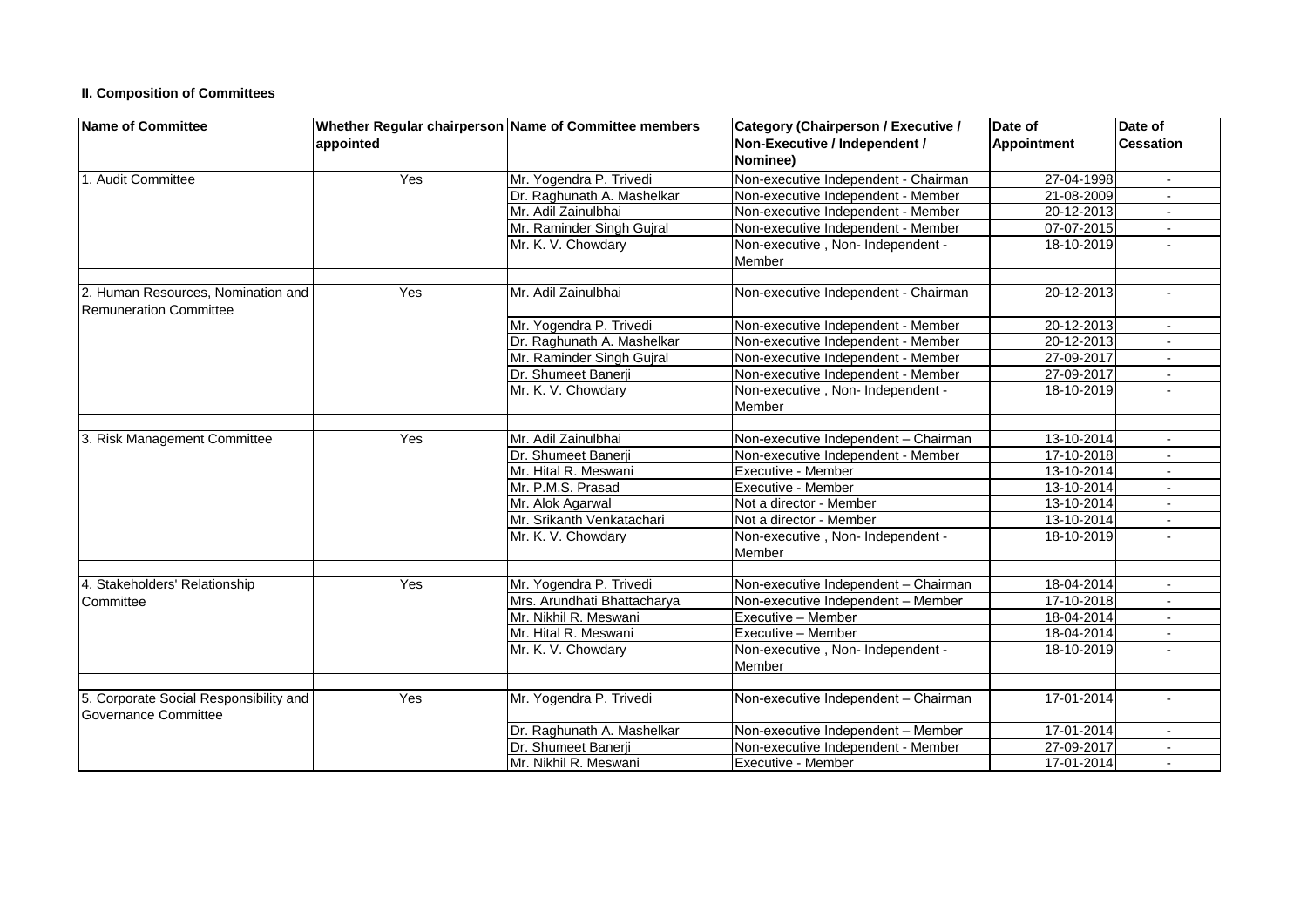## **III. Meeting of Board of Directors**

| $\vert$ Date(s) of Meeting (if any) in $\vert$ Date(s) of Meeting (if any) in |                      | Whether requirement Number of Directors | Number of         | Maximum gap between    |
|-------------------------------------------------------------------------------|----------------------|-----------------------------------------|-------------------|------------------------|
| the previous quarter                                                          | the relevant quarter | of Quorum met (Yes / present            | lindependent      | any two consecutive    |
|                                                                               |                      | No)                                     | directors present | meetings (in number of |
|                                                                               |                      |                                         |                   | days)                  |
| July 19, 2019                                                                 | October 18, 2019     | Yes                                     |                   | 90                     |
|                                                                               | lOctober 25. 2019    | Yes                                     |                   |                        |
|                                                                               | December 16, 2019    | Yes                                     |                   |                        |

### **IV. Meetings of Committees**

| <b>Name of the Committee</b>                                   | Date(s) of meeting of the<br>committee in the relevant<br>quarter | <b>Whether requirement</b><br>of Quorum met<br>(details) | <b>Number of Directors</b><br>present | Number of<br>independent<br>directors present | Date(s) of meeting of the<br>committee in the<br>previous quarter | Maximum gap<br>between any<br>two consecutive<br>meetings<br>(in number of<br>days) |
|----------------------------------------------------------------|-------------------------------------------------------------------|----------------------------------------------------------|---------------------------------------|-----------------------------------------------|-------------------------------------------------------------------|-------------------------------------------------------------------------------------|
| Audit Committee                                                | October 14, 2019                                                  | Required quorum of 2                                     |                                       |                                               | 4 July 18, 2019                                                   | 86                                                                                  |
|                                                                | October 18, 2019                                                  | members was met                                          |                                       |                                               | 4 July 19, 2019                                                   |                                                                                     |
|                                                                | October 25, 2019                                                  |                                                          |                                       |                                               |                                                                   |                                                                                     |
|                                                                | December 16, 2019                                                 |                                                          |                                       |                                               |                                                                   |                                                                                     |
| Human Resources,<br>Nomination and Remuneration<br>Committee   | October 15, 2019                                                  | Required quorum of 2<br>members was met                  |                                       |                                               | 5 July 18, 2019                                                   | 88                                                                                  |
| <b>Risk Management Committee</b>                               | October 17, 2019                                                  | Required quorum of 2<br>members was met                  |                                       |                                               | 2 July 18, 2019                                                   | 90                                                                                  |
| Stakeholders' Relationship<br>Committee                        | October 25, 2019                                                  | Required quorum of 2<br>members was met                  | 5                                     |                                               | 2 August 14, 2019                                                 | 71                                                                                  |
| Corporate Social<br>Responsibility and Governance<br>Committee | October 17, 2019                                                  | Required quorum of 2<br>members was met                  |                                       |                                               | 3 August 14, 2019                                                 | 63                                                                                  |